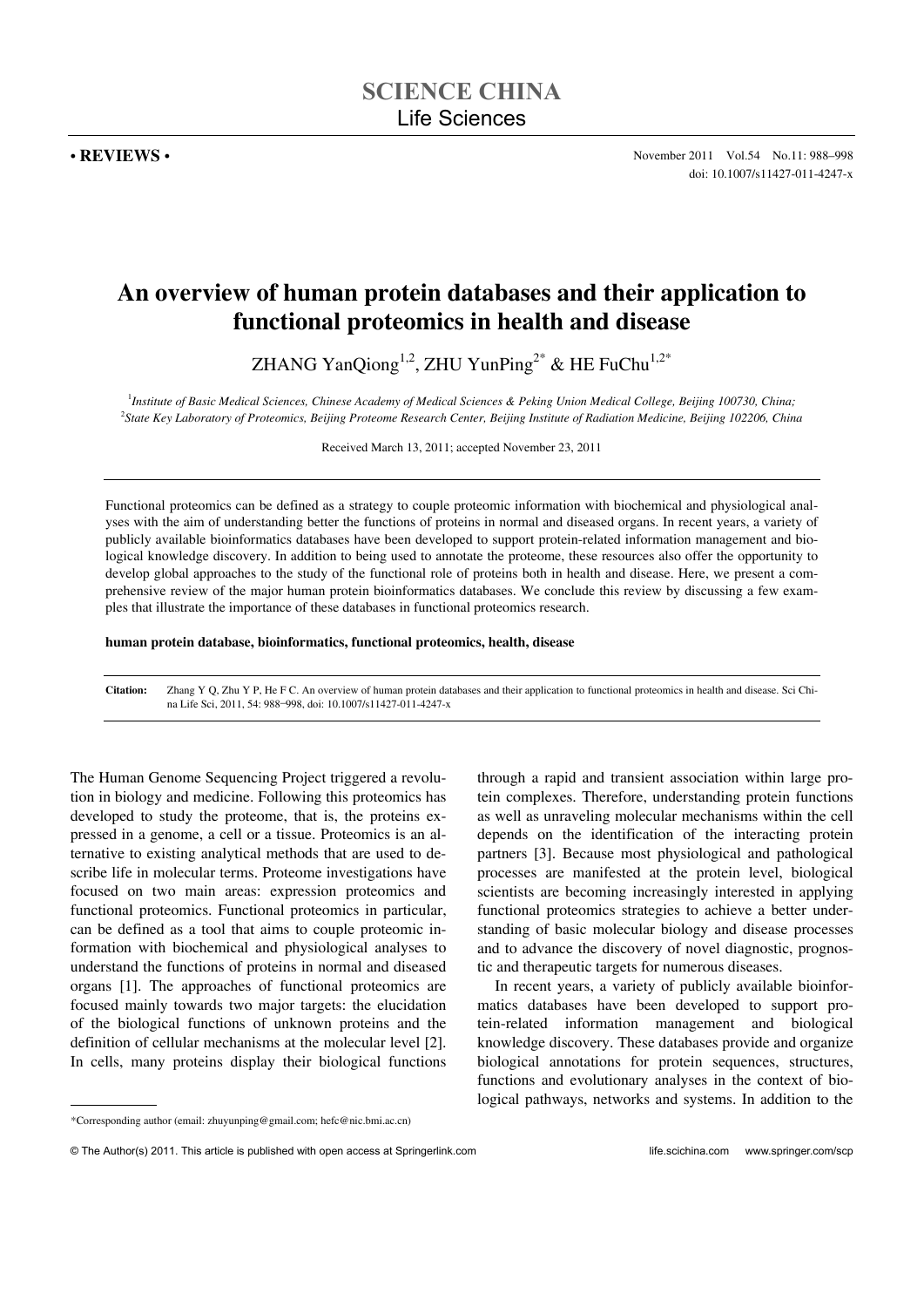annotations, these databases offer a global approach to the study of the functional role of proteins both in health and disease. Here, we present a comprehensive review of the major human protein bioinformatics databases highlighting those that are recent, of high quality, publicly available, and that we judged to be of interest to researchers in functional proteomics. We also discuss the important roles that these databases can play in functional proteomics research.

# **1 An overview of human protein databases**

Based on the topics and types of data that are stored, human protein databases can be classified primarily as sequence databases, structure databases, databases of protein-protein interactions and complexes, family databases and proteomics databases as described in Table 1.

## **1.1 Protein sequence databases**

Protein sequence databases serve as repositories for collections of protein sequences. In addition to the protein sequence they also contain annotations that reflect the existing knowledge of the protein's function and the residues that contribute to that function. A reliable sequence can form the basis of investigations into the biological role of the protein. Therefore, protein sequence databases are the foundation for medical and functional studies.

## *1.1.1 Reference sequences (RefSeq)*

The National Center for Biotechnology Information Reference Sequence database (NCBI RefSeq) [4] is a comprehensive resource for curated non-redundant sequences of genomic regions, transcripts and proteins. RefSeq is one of the best sources for reliable nucleotide and protein sequences. The RefSeq collection is derived from the sequence data available in the redundant archival database GenBank. RefSeq sequences are annotated and include coding regions, conserved domains, variations, references, names, and database cross-references. The annotation is performed using a combination of automated prediction and manual curation. The RefSeq data can be accessed from NCBI web sites by Entrez query, BLAST, and FTP download. RefSeq sometimes stores more than one protein sequence per gene. In such a case, it may be useful to align all available RefSeq protein sequences for the gene of interest to see where they differ and to assess whether or not substantial differences require further investigation.

RefSeq release 46 (11 March 2011) includes 12167392 proteins from 11734 organisms.

#### *1.1.2 UniProtKB/Swiss-Prot*

The UniProt Knowledgebase (UniProtKB) [5] is a comprehensive, high-quality and freely accessible resource of protein sequence and functional information. UniProtKB has two sections: one that contains manually-annotated records with information extracted from literature and curatorevaluated computational analysis (UniProtKB/Swiss-Prot), and another that holds computationally analyzed records that await full manual curation (UniProtKB/TrEMBL). Swiss-Prot was established in 1986 and has been maintained collaboratively since 1987 by Amos Bairoch and his group, first at the Department of Medical Biochemistry of the University of Geneva and now at the Swiss Institute of Bioinformatics (SIB) and the EMBL Data Library. The Uni-ProtKB/Swiss-Prot protein sequence database contains entries composed of different line types, each with its own format. For consistency, the format of UniProtKB/ Swiss-Prot follows as closely as possible that of the EMBL Nucleotide Sequence Database. UniProtKB/Swiss-Prot entries include information that clearly describes the type of evidence available for the existence of a particular protein.

The UniProtKB/Swiss-Prot database is different from other protein sequence databases by four distinct criteria:

(i) Annotation: The annotation consists of the following features: function(s) of the protein; post-translational modification(s); domains and sites; secondary structure; quaternary structure; similarities to other proteins; disease(s) associated with deficiencies in the protein; sequence conflicts; variants; and others.

(ii) Minimal redundancy: UniProtKB/Swiss-Prot merges all relevant data so as to minimize the redundancy of the database. If conflicts exist between various sequencing reports, they are indicated in the feature table of the corresponding entry.

(iii) Integration with other databases: UniProtKB/ Swiss-Prot is currently cross-referenced with about 30 different databases. Cross-references are provided in the form of pointers to information related to a UniProtKB/ Swiss-Prot entry that is available in other data collections. The extensive network of cross-references makes UniProtKB/ Swiss-Prot a major focal point of biomolecular database interconnectivity.

(iv) Documentation: UniProtKB/Swiss-Prot is distributed with a large number of index files and specialized documentation files. Some of these files have existed for a long time; however, many have been created recently and new files are continuously being adding. The release notes always contain an up-to-date descriptive list of all distributed document files.

UniProtKB/Swiss-Prot release 2011\_04 (05 April 2011) contains 526969 sequence entries, comprising 186402391 amino acids abstracted from 196878 references.

## *1.1.3 Database of Protein Disorder (DisProt)*

The Database of Protein Disorder (DisProt) [6] is a curated database that provides sequence, structure and function information for intrinsically disordered proteins (IDPs) that lack a fixed 3D structure in their putatively native state, either in their entirety or in part. Although they lack a fixed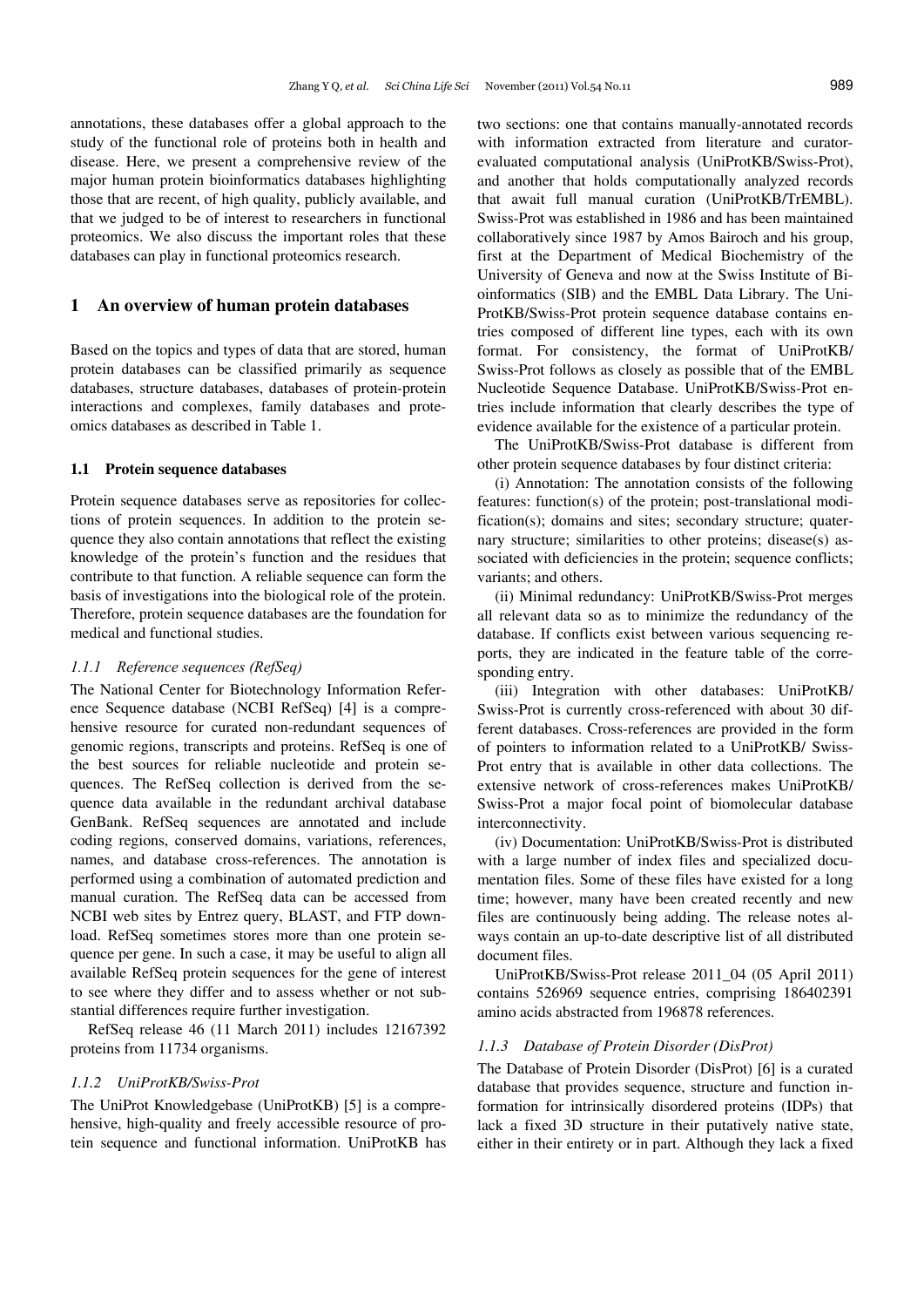| Table 1                                                           | Human protein bioinformatics databases<br>Name     | Content                                                                                                                                                       | B                                                         | References                         |
|-------------------------------------------------------------------|----------------------------------------------------|---------------------------------------------------------------------------------------------------------------------------------------------------------------|-----------------------------------------------------------|------------------------------------|
| Protein sequence<br>Category                                      |                                                    |                                                                                                                                                               |                                                           |                                    |
| databases                                                         | Reference Sequence (RefSeq)                        | Containing many reliable protein sequences                                                                                                                    | http://www.ncbi.nlm.nih.gov/RefSeq/                       | $\overline{4}$                     |
|                                                                   | Entrez Protein Database                            | sources, and translations from annotated coding<br>Collection of protein sequences from a variety of<br>regions in GenBank and RefSeq                         | http://www.ncbi.nlm.nih.gov/sites/                        | $\Box$                             |
|                                                                   | UniProtKB/Swiss-Prot                               | Containing the most reliable sequence and annota-<br>tions                                                                                                    | http://www.uniprot.org/                                   | $\boxed{5}$                        |
|                                                                   | UniProt Archive (UniParc)                          | Containing most of the publicly available protein<br>sequences in the world                                                                                   | http://www.uniprot.org/help/uniparc                       | $\boxed{8}$                        |
|                                                                   | UniProt Reference Clusters (UniRef)                | sequences from UniProt<br>Knowledgebase and selected UniParc records<br>$\sigma$<br>sets<br>Clustered                                                         | http://www.uniprot.org/help/uniref                        | $\overline{\odot}$                 |
|                                                                   | Consensus CDS protein set (CCDS)                   | Containing human and mouse protein sequences                                                                                                                  | http://www.ncbi.nlm.nih.gov/CCDS/                         | $\Xi$                              |
|                                                                   | Database of protein disorder (DisProt)             | Е.<br>Experimentally verified disordered regions<br>proteins                                                                                                  | http://www.disprot.org                                    | $\Xi$                              |
|                                                                   | PhosphoSite                                        | Extensive information on known phosphorylation<br>sites                                                                                                       | http://www.phosphosite.org                                | $\Xi$                              |
| Protein structure<br>databases                                    | Molecular Modeling Database (MMDB)                 | Containing 3D structures of proteins and polynu-<br>cleotides.                                                                                                | http://www.ncbi.nlm.nih.gov/Structure/MMDB/mmdb.shtml     | $\frac{12}{1}$                     |
|                                                                   | <b>Bank</b><br>Data<br>Protein<br>Worldwide        | acids and large macromolecular complexes that<br>Containing the 3D structures of proteins, nucleic                                                            | http://www.wwpdb.org/                                     | $\begin{bmatrix} 13 \end{bmatrix}$ |
|                                                                   | (wwPDB)                                            | have been determined using X-ray crystallography,<br>NMR and electron microscopy techniques                                                                   |                                                           |                                    |
|                                                                   | ModBase                                            | Containing 3D protein models calculated by com-<br>parative modeling                                                                                          | http://www.modbase.compbio.ucsf.edu/modbase-cgi/index.cgi | $\frac{4}{14}$                     |
|                                                                   | SWISS-MODEL                                        | Containing 3D models of proteins                                                                                                                              | http://www.swissmodel.expasy.org/repository/              | $[15]$                             |
|                                                                   | CATH                                               | domain<br>protein<br>structures in the Protein Data Bank<br>classification of<br>Hierarchical                                                                 | http://www.cathdb.info/                                   | [16]                               |
|                                                                   | Classification Of Proteins<br>Structural<br>(SCOP) | structural<br>relationships of the proteins with known structures<br>and<br>Description of the evolutionary                                                   | http://www.scop.mrc-1mb.cam.ac.uk/scop/                   | $[17]$                             |
|                                                                   | KineticDB                                          | Containing the experimental data on protein fold-<br>ing kinetics                                                                                             | http://www.kineticdb.protres.ru/db/index.pl               | $[18]$                             |
|                                                                   | <b>RESID</b>                                       | Containing the structures for protein pre-, co- and<br>post-translational modifications                                                                       | http://www.ebi.ac.uk/RESID/                               | $[19]$                             |
|                                                                   | Phospho3D                                          | sites that stores information retrieved from the<br>Containing the 3D structures of phosphorylation<br>phospho.ELM database                                   | http://www.cbm.bio.uniroma2.it/phospho3d/                 | [20]                               |
| tein protein interac-<br>tions and complexes<br>Databases of pro- | Database of Interacting Proteins (DIP)             | Containing the binary protein-protein interactions<br>that were manually curated by experts.                                                                  | http://www.dip.doe-mbi.ucla.edu/dip/Main.cgi              | [21]                               |
|                                                                   | Molecular INTeraction database (MINT)              | tein-protein interactions, which are mined from the<br>verified pro-<br>scientific literature by expert curators<br>Containing the experimentally             | http://mint.bio.uniroma2.it/mint/                         | $[22]$                             |
|                                                                   |                                                    | An open source database and software framework;<br>Containing the interaction data that are manually                                                          |                                                           |                                    |
|                                                                   | IntAct                                             | high level of detail through the extensive use of<br>controlled vocabulary; Also containing a suite of<br>extracted from public literature and annotated to a | http://www.ebi.ac.uk/intact/main.xhtml                    | [23]                               |
|                                                                   |                                                    | tools that can be used to visualize and analyze the<br>interaction data.                                                                                      |                                                           |                                    |

 $\label{eq:1} (To\ be\ continued\ on\ the\ next\ page)$ (*To be continued on the next page*)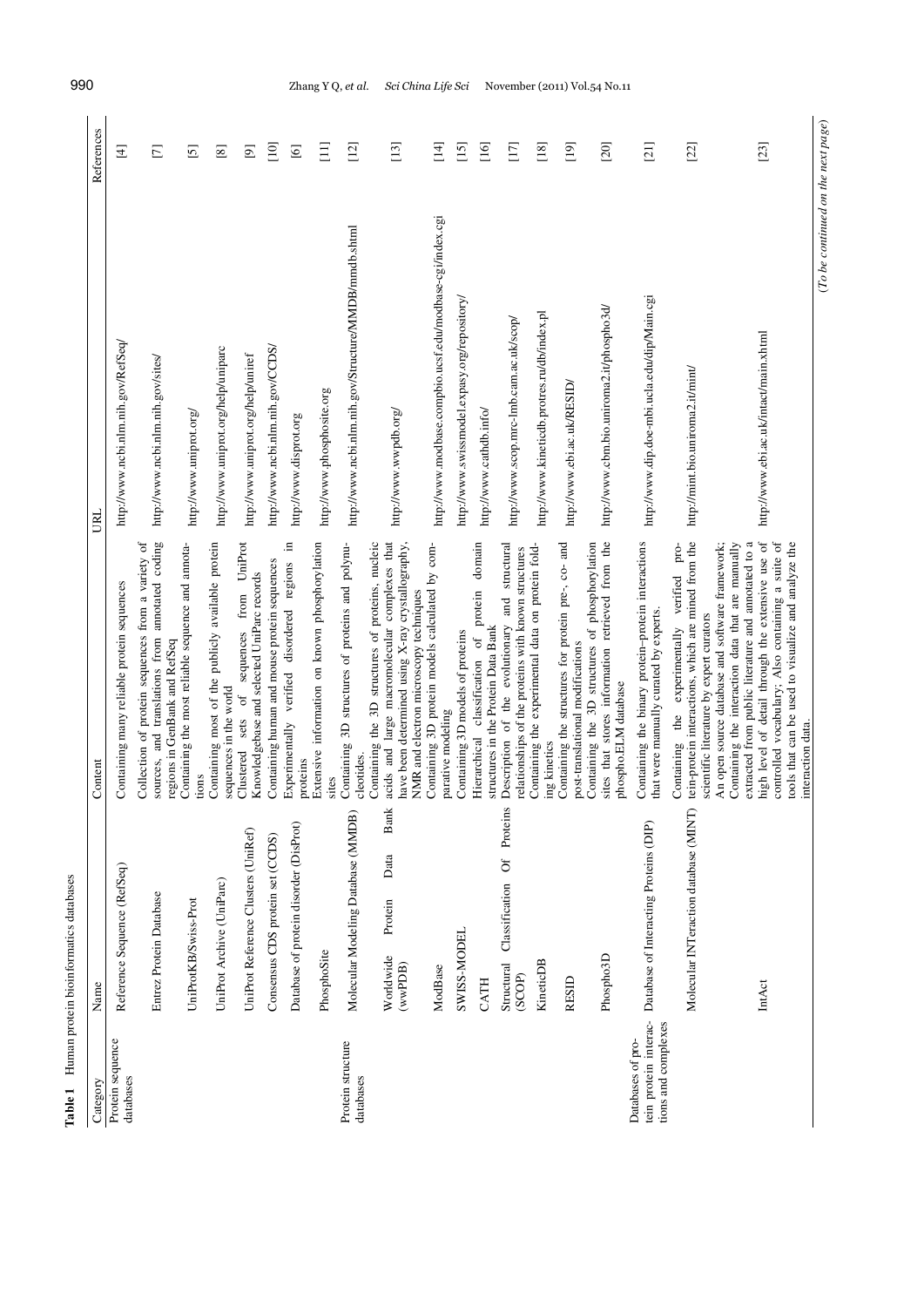| (Continued)                 |                                                                                 |                                                                                                                                                                                                                                                                                        |                                                                                                                          |                  |
|-----------------------------|---------------------------------------------------------------------------------|----------------------------------------------------------------------------------------------------------------------------------------------------------------------------------------------------------------------------------------------------------------------------------------|--------------------------------------------------------------------------------------------------------------------------|------------------|
| Category                    | Name                                                                            | Content                                                                                                                                                                                                                                                                                | URL                                                                                                                      | References       |
|                             | Database<br>Reference<br>Protein<br>(HPRD)<br>Human                             | from public literature and curated by a team of<br>are manually extracted<br>Containing an extensive list of interaction data of<br>human proteins, which<br>trained biologists.                                                                                                       | http://www.hprd.org/                                                                                                     | [24]             |
|                             | <b>STRING</b>                                                                   | repositories, but also includes computational pre-<br>diction methods, and automated text mining of<br>Containing interaction data of human proteins from<br>numerous sources, not only from experimental<br>public text collections such as PUBMED                                    | http://string-db.org/                                                                                                    | $[25]$           |
|                             | Unified Human Interactome (UniHI)                                               | various sources including both computational and<br>Containing human protein interaction data from<br>experimental repositories.                                                                                                                                                       | http://www.unihi.org/                                                                                                    | $[26]$           |
|                             | Kyoto Encyclopedia of Genes and Ge-<br>nomes (KEGG)<br>Reactome                 | Containing curated knowledge of biological path-<br>Pathway maps on the molecular interaction and<br>reaction networks for metabolism<br>ways                                                                                                                                          | http://www.genome.jp/kegg/pathway.html<br>http://www.reactome.org/                                                       | $[28]$<br>$[27]$ |
| Protein family<br>databases | architecture research<br>Simple modular<br>Pfam                                 | tein domains and the analysis of domain architec-<br>optimised set of Hidden Markov Model profiles for<br>$\overline{\mathrm{a}}$<br>Resource for identification and annotation of pro-<br>providing<br>A highly comprehensive resource<br>protein domain families                     | http://www.smart.embl.de/<br>http://pfam.jouy.inra.fr/                                                                   | [29]<br>$[30]$   |
|                             | tool (SMART)<br>PRINTS<br>ProDom                                                | Containing conserved motifs used to characterize a<br>Containing protein domain families automatically<br>generated from the UniProtKB<br>protein family<br>tures                                                                                                                      | http://www.bioinf.manchester.ac.uk/dbbrowser/PRINTS/index.php<br>http://www.prodom.prabi.fr/prodom/current/html/home.php | $[31]$<br>$[32]$ |
|                             | <b>TIGRFAMS</b><br>InterPro                                                     | PRINTS,<br>similar fashion to Pfam but also containing whole<br>Containing the protein families which are built in a<br>Integrated resource of protein families, domains<br>PROSITE, ProDom, SMART, PIRSF etc.<br>sites from Pfam,<br>functional<br>and                                | http://www.tigr.org/TIGRFAMs/index.shtml<br>http://www.ebi.ac.uk/interpro/                                               | [34]<br>$[33]$   |
|                             | Clusters of Orthologous Groups of pro-<br>teins (COGs)<br>PROSITE               | al sites as well as associated patterns and profiles<br>Phylogenetic classification of proteins encoded in<br>Containing protein domains, families and function-<br>servers,<br>database<br>World-2DPAGE<br>complete genomes<br>to identify them<br>protein chains<br>$\sigma$<br>List | http://www.ncbi.nlm.nih.gov/COG/<br>http://expasy.org/prosite/                                                           | $[36]$<br>$[35]$ |
| Proteomics data-<br>bases   | Database<br>WORLD-2DPAGE Constellation<br>Machine<br>Global Proteome<br>(GPMDB) | variety of organisms, the identified peptides are<br>and<br>Containing mass spectral library for data from a<br>World-2DPAGE Portal that queries simultaneously<br>databases,<br>matched to the Ensembl genome database<br>World-2DPAGE Repository<br>proteomics<br>worldwide          | http://www.thegpm.org/GPMDB/index.html<br>http://world-2dpage.expasy.org/                                                | [37]<br>$[38]$   |
|                             | database<br><b>IDEntifications</b><br>PRoteomics<br>Peptide Atlas<br>(PRIDE)    | have been described in the scientific literature<br>Containing protein and peptide identifications that<br>together with the evidence supporting these identi-<br>Containing peptides identified in a large set of<br>LC-MS/MS proteomics experiments<br>fications                     | http://www.peptideatlas.org/<br>http://www.ebi.ac.uk/pride/                                                              | $[39]$<br>$[40]$ |
|                             | Peptidome                                                                       | Containing tandem mass spectrometry peptide and<br>protein identification data                                                                                                                                                                                                         | http://www.ncbi.nlm.nih.gov/peptidome/                                                                                   | $[41]$           |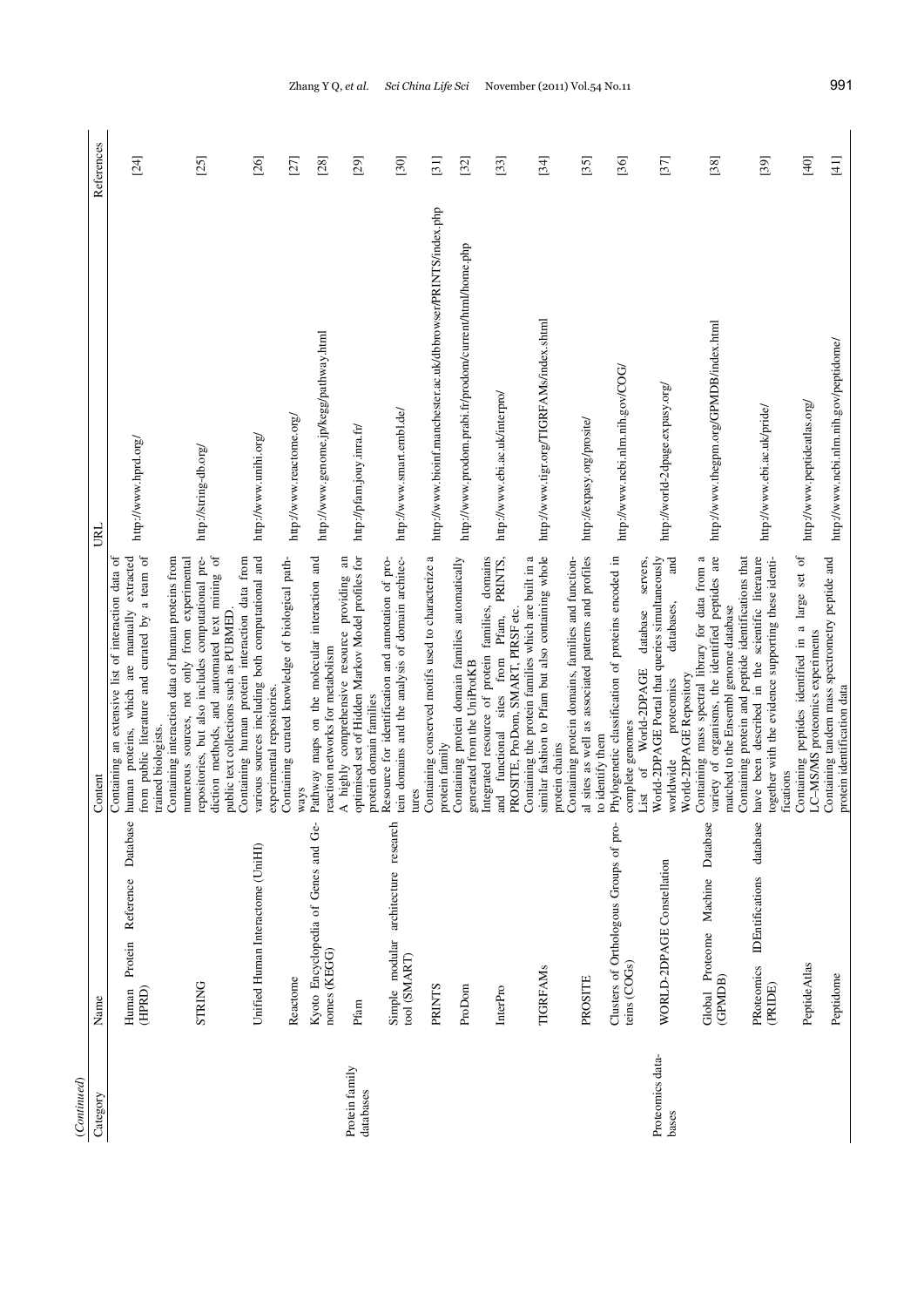structure, IDPs carry out important biological functions being typically involved in regulation, signaling and control. They often carry out these functions through high-specificity low-affinity interactions involving the multiple binding of one protein to many partners or the multiple binding of many proteins to one partner. DisProt collects and organizes knowledge regarding the experimental characterization and the functional associations of IDPs. DisProt is a collaborative effort between the Center for Computational Biology and Bioinformatics at Indiana University School of Medicine and the Center for Information Science and Technology at Temple University.

Disprot release 5.7 (28 February 2011) includes 643 proteins and 1375 disordered regions.

# *1.1.4 PhosphoSite*

PhosphoSite [11] is an online systems biology resource providing comprehensive information and tools for the study of protein post-translational modifications (PTMs). PhosphoSite provides information about phosphorylated residues and the surrounding sequences, orthologous sites in other species, the location of the site within known domains and motifs, and relevant literature references. Crossreferences are provided to a number of external resources for protein sequences, structures, PTMs and signaling pathways, as well as to sources of phospho-specific antibodies and probes. As the knowledgebase expands, users will be able to retrieve information about the kinases, phosphatases, ligands, treatments, and receptors that have been shown to regulate the phosphorylation status of the sites and the pathways in which the phosphorylation sites function. PhosphoSite provides an extensive, manually curated phosphorylation site database and also includes other commonly studied PTMs. This resource provides an easily accessible overview of the role of different phosphorylation sites, the experimental evidence for the modification, and the cell types in which the modification was found.

The latest PhosphoSite release (03 November 2011) contains 100884 non-redundant phosphorylation sites, 19185 ubiquitination sites, 7849 acetylation sites, 379 dimethylation sites, 303 mono-methylation sites, 139 methylation sites, 622 sumoylation sites, and 602 O-GlcNAc sites.

# **1.2 Protein structure databases**

Protein structure databases describe experimentally determined protein structures and provide useful links, analyses, and schematic diagrams that relate 3D structure to biological function. A growing body of experimental data supports the notion that the structure of a protein reflects the nature of its role and therefore determines its biological function. Some the databases classify 3D structures by their folds because this can often reveal evolutionary relationships that may be hard to detect from sequence comparisons alone. A large number of databases for more specialized users, for example, those dealing with specific families, diseases, and structural features are also available.

#### *1.2.1 Worldwide Protein Data Bank (wwPDB)*

Since 2003, the Protein Data Bank Archive (PDB Archive) [13] has been managed by an international consortium called the Worldwide Protein Data Bank (wwPDB) whose partners comprise the RSCB PDB, the Macromolecular Structure Database (MSD, now known as the PDBe) at the European Bioinformatics Institute (EBI), the Protein Data Bank Japan (PDBj) at Osaka University and, more recently, the BioMagResBank (BMRB) at the University of Wisconsin-Madison. The PDB Archive is a collection of flat files in three different formats: the legacy PDB file format; the PDB exchange format that follows the mmCIF syntax (http://www.deposit.pdb.org/mmcif/); and the PDBML/ XML format. For many of the structures, the original experimental data is also available. Thus, for structural models solved by X-ray crystallography, the structure factors from which the model was derived can be downloaded, while for structures solved by nuclear magnetic resonance (NMR) spectroscopy, the original distance and angle restraints can be obtained. An important task of the wwPDB was to remedy the legacy the PDB archive related mainly to ligands and literature references by fixing and making consistent all the PDB data.

wwPDB (27 April 2011) contains 69177 structures each of which is identified by a unique four-character reference code, the PDB identifier.

#### *1.2.2 Structural Classification of Proteins (SCOP)*

The Structural Classification of Proteins (SCOP) [17] database provides a comprehensive and detailed description of the evolutionary and structural relationships of proteins with known structures. The SCOP classification is constructed based on the domains in experimentally determined protein structures and includes family, superfamily, fold and class based on the secondary structure content and organization of the folds. SCOP also contains information on species and on groups with similar structures and similar functions.

SCOP release 1.75 (June 2009) includes 38221 PDB entries, 1195 folds, 1962 superfamilies and 3902 families.

#### *1.2.3 Phospho3D*

Phospho3D [20], a database of 3D structures of phosphorylation sites, stores information retrieved from Phospho.ELM (a database of S/T/Y phosphorylation sites) that is enriched with structural information and annotations at the residue level. Phospho3D also collects the results of large-scale structural comparisons of the 3D zones versus a representative dataset of structures, thus each P-site is associated to a number of structurally similar sites. Phospho3D has several additional features that include new structural descriptors, the possibility of selecting non-redundant sets of 3D structures and the availability for download of non-redundant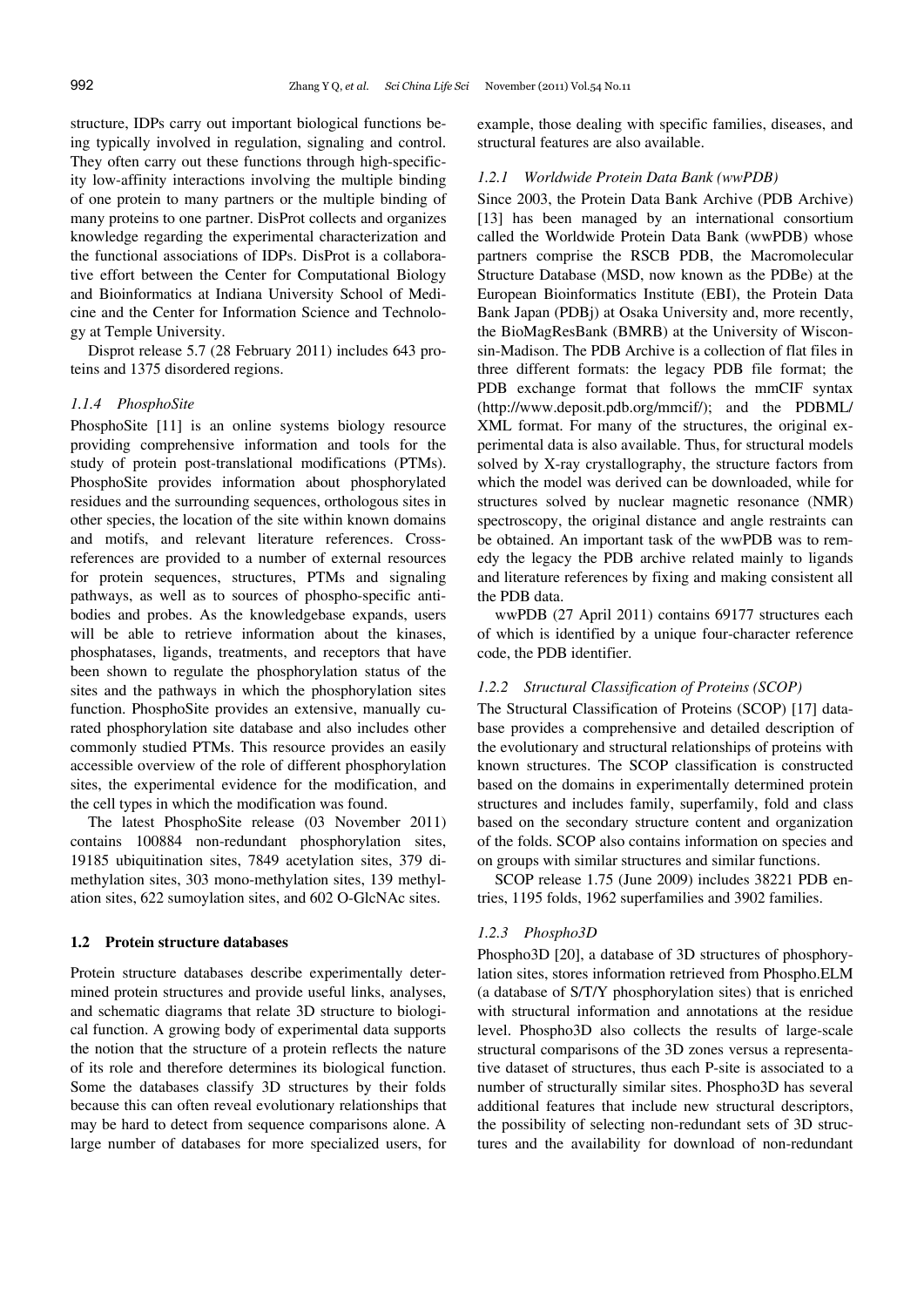sets of structurally annotated P-sites. Users can browse the data, search the database using kinase name, PDB identification code or keywords, and submit a protein structure and scan it against the 3D zones in the Phospho3D database.

Phospho3D (August 2010) includes 1770 mapped Phospho.ELM instances, 2083 distinct PDB files, 2158 distinct PDB chains and 5387 phosphorylation sites mapped onto a PDB structure.

# **1.3 Databases of protein-protein interactions and complexes**

To perform their functions, proteins work together through various forms of direct or indirect interaction mechanisms. For a variety of basic functions, many proteins form a large complex representing a molecular machine or a macromolecular super-structural building block. High-throughput techniques for the detection of protein-protein interactions have matured and protein interaction data is now available on a large scale. Curated databases of protein–protein interactions have become a necessity for efficient research into how proteins function. Databases of protein-protein interactions and complexes maintain information about inter-molecular interactions, metabolic pathways, regulatory pathways, and the complexes that underlie many biological processes. With the development of retrieval tools and integration into annotation pipelines, these databases will become important resources for the discovery of new biomolecular mechanisms.

# *1.3.1 IntAct*

IntAct [23] is an open source database and software framework for the storage, presentation and analysis of protein interaction data. Most of the interaction data is from protein-protein interactions, but IntAct also captures data for non-protein molecular interactors such as DNA, RNA, and small molecules. IntAct uses a flexible data model that can accommodate high levels of experimental details. Technical details about the experiment, binding sites, protein tags and mutations are annotated with the Molecular Interaction Ontology of the Proteomics Standard Initiative (PSI-MI). The IntAct website provides both textual and graphical views of protein interactions. The interactive viewer provides a number of unique features such as highlighting the node based on the molecule type, Gene Ontology, InterPro annotation, experimental and biological role, and species. Users can iteratively develop complex queries, exploiting the detailed annotation with hierarchical controlled vocabularies. Results can be obtained at any stage in a simplified, tabular view. A specialized view allows 'zooming in' on the full annotation of interactions, interactors and their properties.

IntAct version 2.0 contains 266855 binary interactions, 56486 proteins, 13103 experiments, and 1665 controlled vocabulary terms.

## *1.3.2 Human Protein Reference Database (HPRD)*

HPRD [24] is a database of curated proteomic information pertaining to human proteins in healthy and diseased states. Although it is not a protein–protein interaction database, it contains an extensive list of interaction data of human proteins. All data in HPRD are manually extracted from public literature and curated by a team of trained biologists. The data are freely available for academic users and can be downloaded in either tab-delimited or XML formats. The whole database or only protein-protein interaction data without annotations can be downloaded in tab-delimited or PSI-MI format. HPRD is also linked to NetPath, a compendium of human signaling pathways, which currently contains annotations for several cancers and immune signaling pathways.

HPRD release 9 (13 April 2010) includes 30047 protein entries, 39194 protein-protein interactions, 93710 PTMs, 112158 protein expression, 22490 subcellular localization, 470 domains, and 453521 PubMed links.

## *1.3.3 Unified Human Interactome (UniHI)*

Unified Human Interactome (UniHI) [26] is a comprehensive database of computational and experimental based human protein interaction networks. The database is intended to integrate diverge maps, providing a flexible and direct entry gate into the human interactome.

A variety of protein identifiers are supported by UniHI. Users can submit a set of proteins to obtain their functional information and interacting partners. The results are returned as a list of matched proteins together with names of the original source databases. UniHI also provides an interactive viewer to visualize the interaction networks. To analyze the human interactome, the UniHI website provides two powerful tools, UniHI Express and UniHI Scanner. UniHI Express can be used to refine the interaction networks based on gene expression in selected tissues to construct a tissue-specific network. UniHI Scanner can be used to compare the extracted networks with the pathways from Kyoto Encyclopedia of Genes and Genomes (KEGG) to detect new components in existing pathways. Proteins involved in multiple pathways that might be useful for disease-related studies can also be identified by UniHI Scanner.

UniHI 4 version 4.0 contains 253980 distinct interactions between 22307 unique human proteins.

## *1.3.4 Kyoto Encyclopedia of Genes and Genomes (KEGG)*

KEGG [28] is an integrated database resource consisting of 16 main databases, broadly categorized into systems information, genomic information and chemical information. Systems information represents functional aspects of the biological systems, such as the cell and the organism, that are built from the building blocks. Genomic and chemical information represents the molecular building blocks of life in the genomic and chemical spaces, respectively. KEGG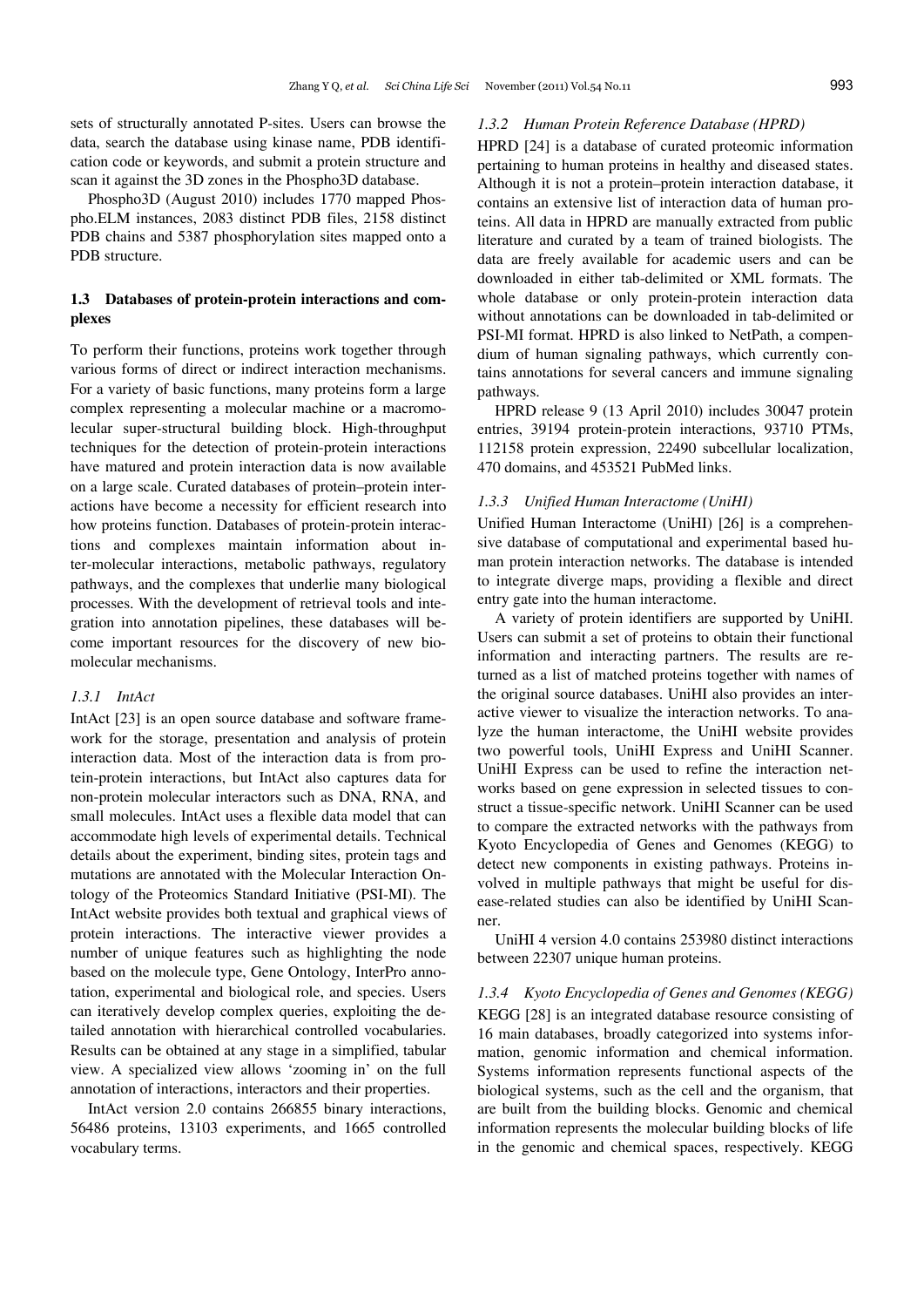has been widely used as a reference knowledge base for the biological interpretation of large-scale datasets generated by sequencing and other high-throughput experimental technologies.

On 4 May 2011 KEGG contained 134607 pathway maps, 38205 functional hierarchies, 392 pathway modules and complexes, 375 human diseases, 9347 drugs, 835 crude drugs and other natural products, 14615 orthology groups, 1588 organisms, 6405661 genes in high-quality genomes, 372418 genes in draft genomes, 3792883 genes as EST contigs, 669846 genes in metagenomes, 17379 metabolites and other small molecules, 10978 glycans, 8451 biochemical reactions, 12547 reactant pair chemical transformations, 2324 reaction classes and 5391 enzyme nomenclatures.

#### **1.4 Protein family databases**

The databases storing information on the sequences and structures of proteins have been used to develop new resources with value-added information by classifying proteins into families according to their evolutionary relationships. These resources can provide extensive insights into evolution and, in particular, can support investigations into how proteins mutate and how function evolves over time. Such analyses have greatly assisted the transfer of functional annotations between experimentally characterized and uncharacterized genes.

# *1.4.1 Pfam*

The Pfam database [29] is a large collection of multiple sequence alignments and hidden Markov models covering many common protein families. The database categorizes 75 percent of known proteins to form a library of protein families. The open access resource was established at the Welcome Trust Sanger Institute in 1998. Its vision is to provide a tool which allows experimental, computational and evolutionary biologists to classify protein sequences and answer questions about what they do and how they have evolved. The Pfam website also provides information on domain compositions.

Pfam version 25.0 (March 2011) contains alignments and models for 12273 protein families, based on the Uni-ProtKB/Swiss-Prot and UniProtKB/TrEMBL protein sequence databases.

#### *1.4.2 InterPro*

InterPro [33] is a database of protein families, domains and functional sites in which identifiable features found in known proteins can be applied to new protein sequences to functionally characterize them. It classifies sequences at the superfamily, family and subfamily levels, predicting the occurrence of functional domains, repeats and important sites. The contents of InterPro are based on diagnostic signatures and the proteins that contain regions that significantly match these signatures. Each of the member databases of InterPro contributes towards a different niche, from very high-level, structure-based classifications (SUPERFAMILY and CATH-Gene3D) through to quite specific sub-family classifications (PRINTS and PANTHER). InterPro adds in-depth annotation, including Gene Ontology (GO) terms, to the protein signatures. Users can analyze an entire new genome using a downloadable version of InterProScan which can be incorporated into existing local pipelines. InterPro provides structural information from PDB, its classification in CATH and SCOP, as well as homology models from ModBase and SwissModel. Therefore, users can perform a direct comparison of the protein signatures with the available structural information.

InterPro release 32.0 (18 April 2011) contains 21516 entries, representing: 100 active sites, 66 binding sites, 628 conserved sites, 5974 domains, 14469 families, 16 PTMs and 263 repeats.

#### *1.4.3 PROSITE*

PROSITE [35] is a database of protein families and domains. It consists of entries describing the protein families, domains and functional sites as well as the amino acid patterns, signatures, and profiles in them. It is based on the observation that while there is a huge number of different proteins, most of them can be grouped, on the basis of similarities in their sequences, into a limited number of families. Proteins or protein domains belonging to a particular family generally share functional attributes and are derived from a common ancestor. The content of PROSITE is manually curated by a team at the Swiss Institute of Bioinformatics and tightly integrated into the UniProtKB/Swiss-Prot protein annotation. PROSITE was created in 1988 by Amos Bairoch who directed the group for more than 20 years. In July 2009, Ioannis Xenarios took over as the director of the PROSITE, UniProtKB/Swiss-Prot and bioinformatics competence center Vital-IT groups. PROSITE currently contains patterns and profiles specific to more than a thousand protein families or domains. Each of these signatures comes with documentation providing background information on the structure and function of these proteins. On the PROSITE website, users can perform keywords-based searches, and browse the motif entries, ProRule description, taxonomic scope, and number of positive hits. PROSITE provides the ScanProsite tool which can be used either to scan protein sequences for the occurrence of PROSITE motifs by entering UniProtKB or PDB identifier(s) or protein sequence(s), or to scan the UniProtKB or PDB databases for the occurrence of a pattern by entering the PROSITE identifier or the user's own pattern(s). ScanProsite can also be accessed programmatically through a simple HTTP web service.

PROSITE release 20.72 (7 April 2011) contains 1609 documentation entries, 1308 patterns, 922 profiles and 917 ProRule containing functional and structural information on PROSITE profiles.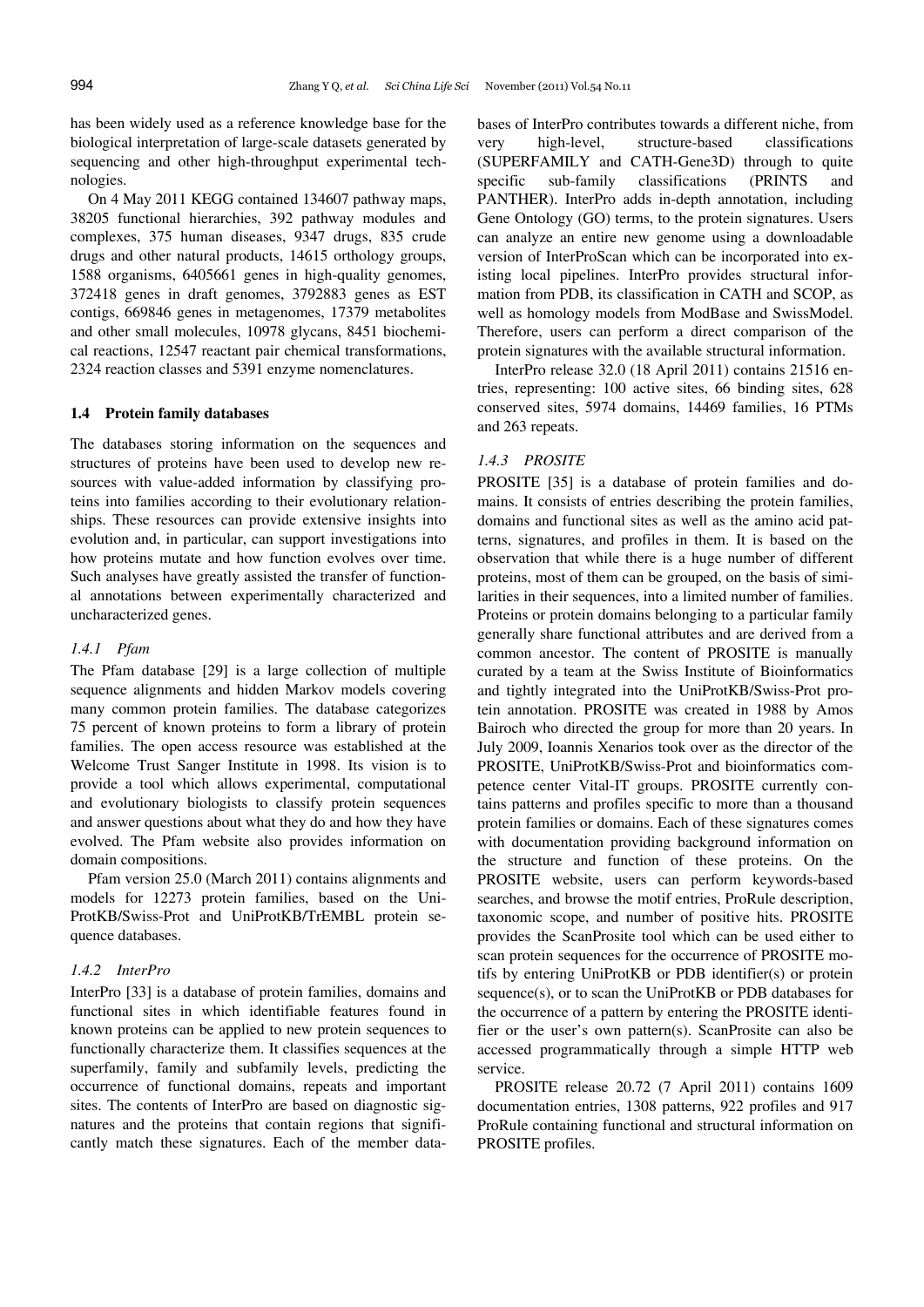#### **1.5 Proteomics databases**

Protein function analysis has evolved from the careful design of assays that address specific questions to the high-throughput 2D-gel and mass spectrometry (MS) based proteomics technologies that yield proteome-wide maps of protein expression or interaction. Because these technologies depend heavily on information storage, representation and analysis, several proteomics databases are available while new resources are still emerging.

#### *1.5.1 World-2DPAGE Constellation*

The World-2DPAGE Constellation [37] is composed of the established WORLD-2DPAGE List of 2-D PAGE database servers, the World-2DPAGE Portal that simultaneously queries world-wide proteomics databases, and the recently created World-2DPAGE Repository. The WORLD-2DPAGE List is an index to known federated 2-D PAGE database, services and related servers. Databases are grouped by species and classified in three categories according to their implementation of the rules defining a federated 2-DE database. WORLD-2DPAGE List currently lists up to 60 databases totalizing nearly 400 gel images. The World-2DPAGE Portal is a dynamic portal that can be used to simultaneously query world-wide gel-based proteomics databases. The Portal can be seen as a virtual unique database with up to 133 reference maps for 20 species totalizing nearly 18,000 identified spots. The World-2DPAGE Repository is a public standards-compliant repository for gel-based proteomics data linked to protein identification published in the literature.

The World-2DPAGE (15 March 2011) consists of 18 articles with 28 reference maps for 18 species and 5700 identified spots.

#### *1.5.2 Proteomics Identifications Database (PRIDE)*

PRIDE [39] is a prominent public data repository of MS based proteomics data that is maintained by the European Bioinformatics Institute as part of the Proteomics Services Team. PRIDE stores three different kinds of information: peptide and protein identifications derived from MS or tandem MS (MS/MS) experiments, MS and MS/MS mass spectra as peak lists, and any or all associated metadata. PRIDE was established as a production service in 2005. Several other proteomics databases have been established over the past few years, including GPMDB [38], PeptideAtlas [40], and the NCBI Peptidome [41]. NCBI Peptidome and PRIDE are structured data repositories that store the original experimental data from the researchers and do not assume any editorial control over the submitted data. PRIDE contains data from about 60 species; the biggest fraction is from human samples, followed by the fruitfly *Drosophila melanogaster* and mouse. Users can submit data obtained using different MS-based proteomics technologies in PRIDE XML or mzData XML formats. PRIDE can be queried by experiment accession number, protein accession number, literature reference, and by sample parameters including species, tissue, sub-cellular location and disease state. The query results can be retrieved as PRIDE XML, mzData XML, or HTML. PRIDE also provides access to public PRIDE data from a query-optimized data warehouse as well as programmatic web service access in a BioMart [42] interface that allows complex queries to be constructed.

The PRIDE database (23 Jun 2011) contains 16476 experiments, 5024880 identified proteins, 24498871 identified peptides, 3299204 unique peptides and 146864975 spectra.

#### *1.5.3 Global Proteome Machine Database (GPMDB)*

The GPMDB [38] was constructed to use the information obtained by Global Proteome Machine (GPM) servers to aid in the difficult process of validating peptide MS/MS spectra and protein coverage patterns. This database has been integrated into the GPM server pages [38], allowing users to quickly compare their experimental results with the best results that have been observed previously by users of the machine. GPMDB does not hold complete records of proteomics experiments; rather it holds the minimum amount of information necessary for bioinformatics-related tasks such as sequence assignment validation. Most of the data is held in a set of XML files and the database serves as an index to those files, allowing for very rapid lookups and reduced database storage requirements.

## **2 Discussion**

Human protein bioinformatics databases offer scientists the opportunity to access a wide variety of biologically relevant data, including protein sequences, structures and functions. However, the growing interest in functional proteomics is fuelled not only by the prospect of a true functional understanding but also by substantial improvements in technology and methodology. Advances in protein identification technologies, in particular MS, have made possible the establishment of proteomics databases and extended the sensitivity, accuracy and speed of analysis, making it possible to routinely identify several thousand proteins per experiment [43]. The introduction of MS methods for accurate relative and absolute protein quantification and the large-scale analysis of PTMs, such as phosphorylation and ubiquitylation, have allowed truly functional proteomics to be carried out [44]. MS is now joined by antibody and protein-protein interaction arrays, fluorescence- and flow cytometry-based detection of proteins and PTMs, and optical spectroscopic methods of proteome analysis [45]. These latter techniques are promoted by an ever increasing repertoire of specific antibodies against proteins and PTMs, and bring single-cell proteomics into reach. Therefore, the functional proteomics approaches, when integrated with the information from human protein bioinformatics databases, offer an effective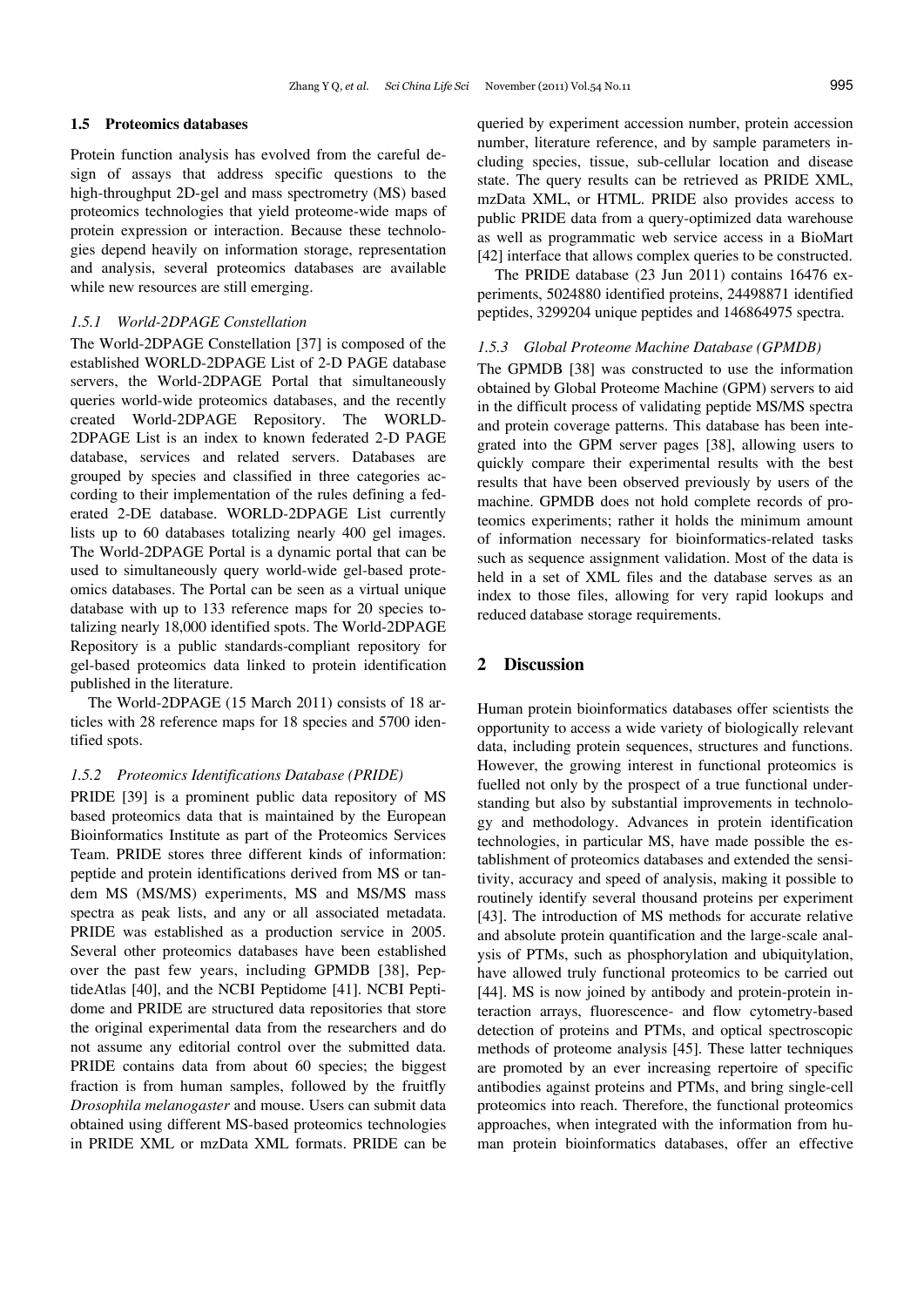route to biomarker and drug discovery by pinpointing signaling pathways and components that are differentially regulated in particular diseases. Some examples of how protein databases have been used in functional proteomics are described in the following section.

# **2.1 Functional proteomics mapping of Smad signaling involved in several human pathologies**

Access to the human genome functional proteomics databases have led to descriptions of large protein-protein interaction networks. An efficient strategy for the functional exploration of complex proteomes requires (i) the in-depth annotation of protein-protein interaction maps with all the available information on proteins, protein domains, and interactions; (ii) an exploration tool that allows easy navigation of complex databases; and (iii) streamlined functional assays to validate newly identified proteins. Colland *et al.* [46] have applied an integrated strategy of this kind for the identification of new factors implicated in the Smad signaling pathway involved in several human pathologies. They used two-hybrid screening to map Smad signaling protein-protein interactions and established a network of 755 interactions involving 591 proteins, 179 of which were poorly annotated or not annotated in the existing databases of protein-protein interactions and complexes. The exploration of the databases was improved by the use of PIMRider [47], a dedicated navigation tool accessible through the Web. In their study, they successfully illustrated the biological meaning of the network after indentifying the presence of 18 known Smad-associated proteins. Colland *et al*. then performed functional assays including siRNA knock-down experiments in mammalian cells and identified eight novel proteins involved in Smad signaling. The success of this study demonstrates the validity of using an integrated functional proteomics approach.

# **2.2 Intrinsically disordered proteins (IDPs) and functional proteomics**

The recent discovery of IDPs has significantly broadened the view of the scientific community and increased the number of groups systematically studying these intriguing proteins [48]. IDPs and ID regions are typically involved in regulation, signaling and control pathways where they complement the functional repertoire of the more ordered regions that typically carry out efficient catalysis [49]. The many IPD databases (for example, ProDDO [50] and Dis-Prot [6]) are increasingly being used in individual and high-throughput experiments (i) to improve estimations of the commonness of ID regions and their functional repertoire; (ii) to aid or improve prediction of other protein features such as protein PTM sites or other types of binding regions; and (iii) to gain insight into structural and dynamic properties of the proteins of interest.

# **2.3 The use of human protein bioinformatics databases to retrieve biological information on the myc proto-oncogene protein (c-myc)**

The UniProtKB/Swiss-Prot entry for human c-myc (accession number P01106) contains the following information: (i) the 'Comments' section provides an overview of its biological function; (ii) the list of keywords gives a very useful quick impression about the protein and can be used to find other proteins that have been annotated with the same keyword; and (iii) the 'Features' sections contains annotations that are localized to particular residues or regions of the sequence including a helix-loop-helix motif, a potential leucine zipper, and a basic motif all towards the C-terminal end. Information about the 353 amino acids at the N-terminal end (about two-thirds of the protein) consists mostly of PTMs and areas with compositional bias. Therefore, what might be the function of this largely unannotated region, and which residues might be involved? The features section ends with a list of the positions of secondary structure elements that have been experimentally validated, in c-myc this is three alpha-helices at the C-terminal end. The c-myc RefSeq entry (accession number NP\_002458.2) contains comments on a protein isoform, created using a downstream alternative start codon, which may have some role in the cell. The 'FEATURES' section of this entry contains details on the residues involved in particular functions, in this case DNA binding and dimerization; however, no new information on the N-terminal part of the sequence is available. To check if the lack of annotation might be due to a high degree of structural and/or functional flexibility in this region of the sequences, we used DisProt to see if the c-myc regions had been annotated with experimentally validated intrinsic disorder. A keyword search for 'c-myc', found the entry 'DP00260', which lists a series of experiments that show the propensity for intrinsic disorder in the N-terminal part of the protein including the region around the threonine at position 58 (T58); this residue was annotated to be sometimes phosphorylated and sometimes glycosylated in Uni-ProtKB/Swiss-Prot and RefSeq. Because disordered regions often harbor PTM sites that modulate molecular interactions, and because phosphorylation is the best understood PTM, we consulted PhosphoSite. Using a keyword search for 'T58', we found that various functions have been associated with this site. To obtain more detailed information about the interactions or pathways that this protein might be involved in, we continued our search in protein structure, family, and interaction databases. Five PDB IDs (1A93, 1EE4, 1MV0, 1NKP and 2A93) associated with P01106 were found. The Pfam database has annotated protein-myc as belonging to three protein families: PF00010 (HLH family, helix-loop-helix DNA binding domain), PF01056 (Myc-N family, myc amino-terminal region) and PF02344 (Myc-LZ family, myc leucine zipper domain). The KEGG database revealed that P01106 is involved in 14 pathways, including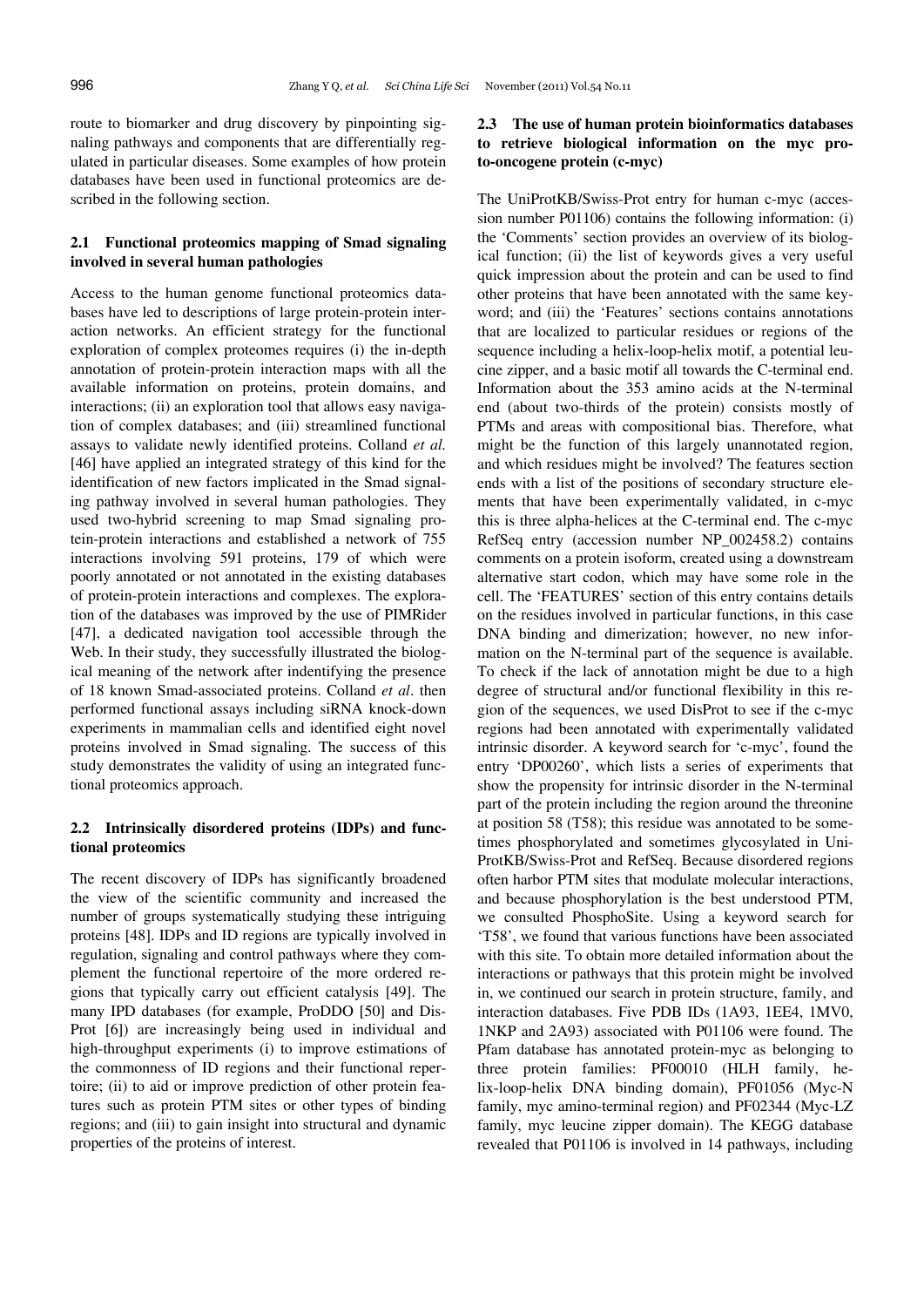the MAPK signaling pathway, the ErbB signaling pathway, cell cycle and the Wnt signaling pathway all of which play important roles in the progression of various human cancers.

# **3 Future perspectives**

Functional proteomics strategies that uses information from the human protein databases are expected to provide an integrated picture of the expression levels and properties of the thousands of protein components of organelles, pathways, and cytoskeletal systems, both in health and disease. Recent major developments in protein-complex purification, MS and bioinformatics databases will progress the analysis of the human proteome.

What are the major challenges and future goals? First, although a variety of protein bioinformatics databases have been developed to catalog and store different information about proteins, it is still important to develop new solutions to facilitate comparative analysis, data-driven hypothesis generation, and biological knowledge discovery. Second, before a complete human proteomic analysis can be applied to the study of diseases, many challenges need to be addressed. They include the heterogeneity of biopsy material, the need to develop better image analysis systems for supporting gel comparisons, quantitation and databasing, determination of interacting partners, functional aspects, and the lack of procedures for identifying and functionally characterizing target genes that lie in disease pathways.

We are confident that all these challenges will be addressed as increasing numbers of scientists begin to apply protein bioinformatics databases to functional proteomics research as well as to clinically relevant questions in biomedical research. We predict that medicine will profit enormously from the development of integrated functional proteomics strategies for the identification and characterization of biomarkers and drug targets for disease diagnosis and therapeutics.

*This work was supported by the National Basic Research Program of China (Grant Nos. 2010CB912700 and 2011CB910601).* 

- 1 Godovac-Zimmermann J, Brown L R. Perspectives for mass spectrometry and functional proteomics. Mass Spectrom Rev, 2001, 20: 1–57
- 2 Gavin A C, Bosche M, Krause R, *et al*. Functional organization of the yeast proteome by systematic analysis of protein complexes. Nature, 2002, 415: 141–147
- 3 Monti M, Orru S, Pagnozzi D, *et al*. Functional proteomics. Clinica Chimica Acta, 2005, 357: 140–150
- Pruitt K D, Tatusova T, Maglott D R. NCBI reference sequences (RefSeq): a curated non-redundant sequence database of genomes, transcripts and proteins. Nucleic Acids Res, 2007, 35: D61–D65
- 5 The UniProt Consortium. The universal protein resource (UniProt) in 2010. Nucleic Acids Res, 2010, 38: D142–D148
- 6 Sickmeier M, Hamilton J A, LeGall T, *et al*. DisProt: the database of

disordered proteins. Nucl Acids Res, 2007, 35: D786–D793

- 7 Sayers E W, Barrett T, Benson D A, *et al*. Database resources of the National Center for Biotechnology Information. Nucleic Acids Res, 2007, 35: D5–D12
- 8 Leinonen R, Diez F G, Binns D, *et al*. UniProt archive. Bioinformatics, 2004, 20: 3236–3237
- 9 Suzek B E, Huang H, McGarvey P, *et al*. UniRef: comprehensive and non-redundant UniProt reference clusters. Bioinformatics, 2007, 23: 1282–1288
- 10 Rebhan M. Protein sequence databases. Methods Mol Biol, 2010, 609: 45–57
- 11 Hornbeck P V, Chabra I, Kornhauser J M, *et al*. PhosphoSite: a bioinformatics resource dedicated to physiological protein phosphorylation. Proteomics, 2004, 4: 1551–1561
- 12 Wang Y, Addess K J, Chen J, *et al*. MMDB: annotating protein sequences with Entrez's 3D-structure database. Nucleic Acids Res, 2007, 35: D298–D300
- 13 Berman H, Henrick K, Nakamura H, *et al*. The worldwide Protein Data Bank (wwPDB): ensuring a single, uniform archive of PDB data. Nucleic Acids Res, 2007, 35: D301–D303
- 14 Pieper U, Eswar N, Webb B M, *et al*. MODBASE, a database of annotated comparative protein structure models and associated resources. Nucleic Acids Res, 2009, 37: D347–D354
- 15 Kiefer F, Arnold K, Künzli M, *et al*. The SWISS-MODEL repository and associated resources. Nucleic Acids Res, 2009, 37: D387–D392
- 16 Cuff A L, Sillitoe I, Lewis T, *et al*. The CATH classification revisited-architectures reviewed and new ways to characterize structural divergence in superfamilies. Nucleic Acids Res, 2009, 37: D310–D314
- 17 Andreeva A, Howorth D, Chandonia J M, *et al*. Data growth and its impact on the SCOP database: new developments. Nucleic Acids Res, 2008, 36: D419–D425
- 18 Bogatyreva N S, Osypov A A, Ivankov D N. KineticDB: a database of protein folding kinetics. Nucleic Acids Res, 2009, 37: D342–D346
- 19 Garavelli J S. The RESID database of protein modifications as a resource and annotation tool. Proteomics, 2004, 4: 1527–1533
- 20 Zanzoni A, Ausiello G, Via A, *et al*. Phospho3D: a database of three-dimensional structures of protein phosphorylation sites. Nucleic Acids Res, 2007, 35: D229–D231
- Salwinski L, Miller C S, Smith A J, et al. The database of interacting proteins: 2004 update. Nucleic Acids Res, 2004, 32: D449–D451
- 22 Zanzoni A, Montecchi-Palazzi L, Quondam M, *et al*. MINT: a Molecular INTeraction database. FEBS Lett, 2002, 513: 135–140
- 23 Aranda B, Achuthan P, Alam-Faruque Y, *et al*. The IntAct molecular interaction database in 2010. Nucleic Acids Res, 2010, 38: D525–D531
- 24 Keshava Prasad T S, Goel R, Kandasamy K, *et al*. Human Protein Reference Database—2009 update. Nucleic Acids Res, 2009, 37: D767–D772
- 25 Snel B, Lehmann G, Bork P, *et al*. STRING: a web-server to retrieve and display the repeatedly occurring neighbourhood of a gene. Nucleic Acids Res, 2000, 28: 3442–3444
- 26 Chaurasia G, Malhotra S, Russ J, *et al*. UniHI 4: new tools for query, analysis and visualization of the human protein-protein interactome. Nucleic Acids Res, 2009, 37: D657–D660
- 27 Matthews L, Gopinath G, Gillespie M, *et al*. Reactome knowledgebase of human biological pathways and processes. Nucleic Acids Res, 2009, 37: D619–D622
- 28 Kanehisa M, Goto S. KEGG: Kyoto encyclopedia of genes and genomes. Nucleic Acids Res, 2000, 28: 27–30
- 29 Finn R D, Tate J, Mistry J, *et al*. The Pfam protein families database. Nucleic Acids Res, 2008, 36: D281–D288
- 30 Letunic I, Doerks T, Bork P. SMART 6: recent updates and new developments. Nucleic Acids Res, 2009, 37: D229–D232
- 31 Bru C, Courcelle E, Carrère S, *et al*. The ProDom database of protein domain families: more emphasis on 3D. Nucleic Acids Res, 2005, 33: D212–D215
- 32 Attwood T K. The PRINTS database: a resource for identification of